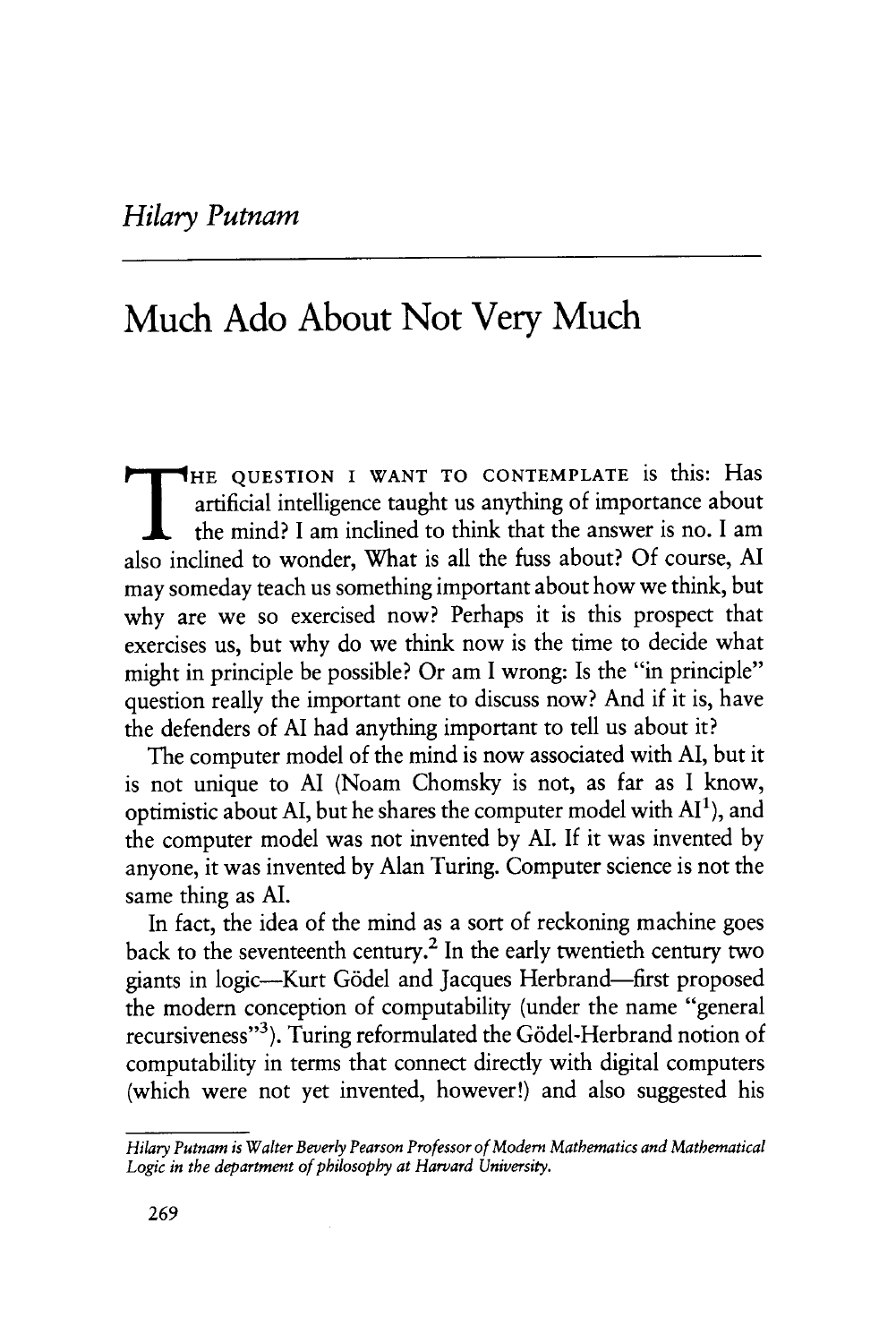270 *Hilary Putnam*<br>abstract computers as a model for a mind.<sup>4</sup> Even if Turing's suggestion should prove wrong—even if it should prove in some way more empty than it seems-it would still have been a great contribution to thinking in the way past models of the mind have proved great contributions to thinking—great, even if not finally successful. attempts to understand understanding itself. But AI is not recursion theory, is not the theory of Turing machines, is not the philosophy of Alan Turing, but is something much more specific.

To get to AI, we first have to get to computers. The modern digital computer is a realization of the idea of a universal Turing machine in a particularly effective form—effective in terms of size, cost, speed. and so on. The construction and improvement of computers in terms of both software and hardware is a fact of life. But not everyone concerned with the design of either software or hardware is an AI researcher. However, some of what AI gets credit for-for example, the enormous improvement in the capacities of chess-playing computers-is as much or more due to discoveries of the inventors of hardware as it is to anything that might be called a discovery in AI.

Computer design is a branch of engineering (even when what is designed is software and not hardware), and AI is a subbranch of this branch of engineering. If this is worth saying, it is because AI has become notorious for making exaggerated claims—claims of being a fundamental discipline and even of being "epistemology." The aim of this branch of engineering is to develop software that will enable this branch of engineering is to develop software that will encomputers to simulate or duplicate the achievements of what  $w = w + w + w + w + w$ 

 $I \cdot 1 \cdot 1 \cdot 1 \cdot 1 \cdot 1$  I take it that this is a noncontroversial characterization of AI. The next statement I expect to be more controversial: AI has so far spun off a good deal that is of real interest to computer science in general. but nothing that sheds any real light on the mind (beyond whatever light may already have been shed by Turing's discussions). I don't propose to spend my pages defending this last claim (Joseph Weizenbaum has already done a good job along these lines<sup>5</sup>). But I will give a couple of illustrations of what I mean.

Many years ago I was at a symposium with one of the most "famous names" in AI. The famous name was being duly "modest" about the achievements of AI. He said offhandedly, "We haven't really achieved so much, but I will say that we now have machines really achieved so much, but I will say that we now have machines that understand children's stories. Tremarked, TKnow the prog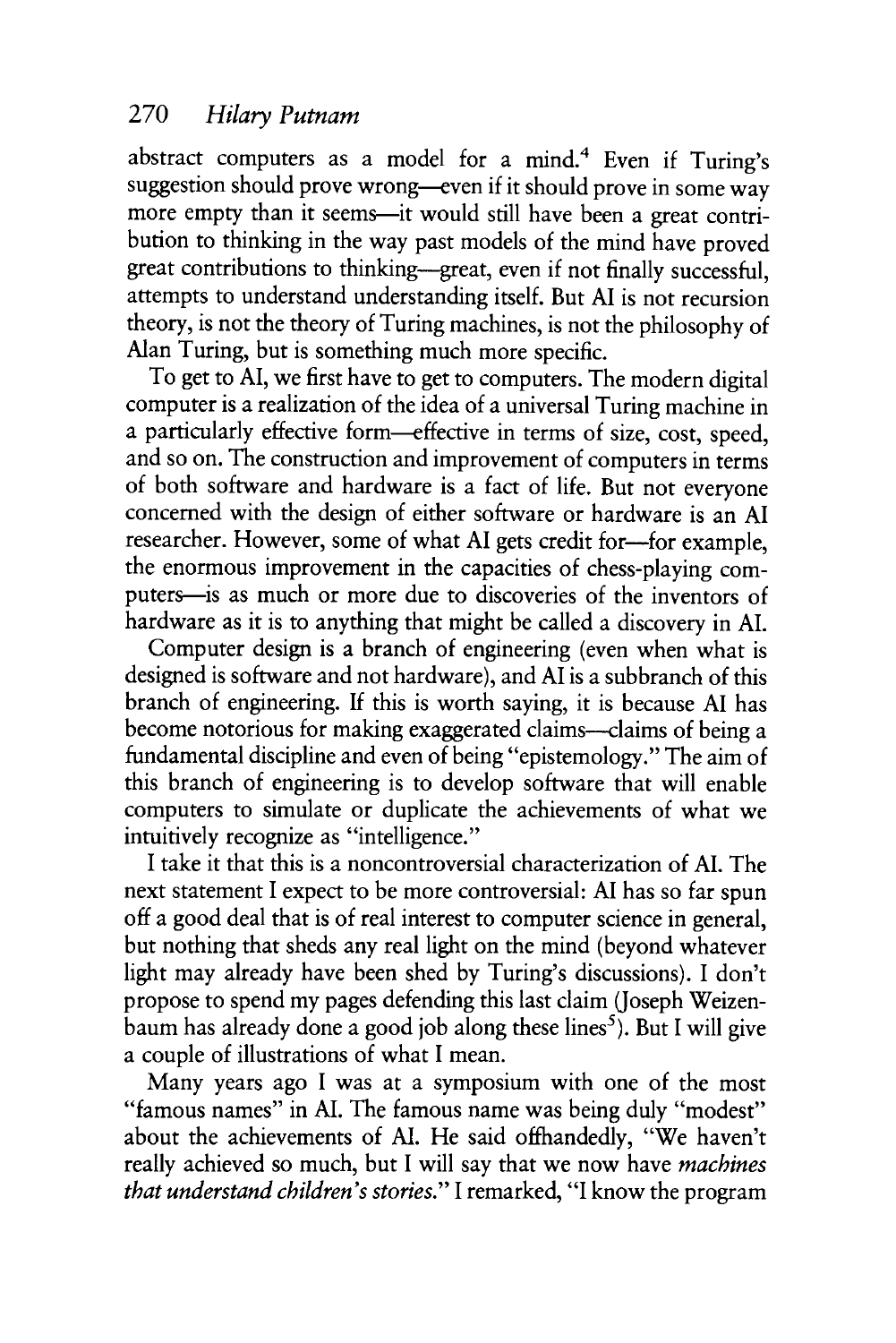you refer to" (it was one of the earliest language-recognition programs). "What you didn't mention is that the program has to be revised for each new children's story." (That is, in case the point hasn't been grasped, the "program" was a program for answering questions about a specific children's story, not a program for questions about a specific children's story, not a program for understanding children's stories in general.) The famous name dropped the whole issue in a hurry.<br>Currently the most touted achievement of AI is "expert systems."

But these systems (which are, at bottom, just high-speed data-base searchers) are not models for any interesting mental capacities.

Of course, the possibility remains that some idea dreamed up in an AI lab may in the future revolutionize our thinking about some aspect of mentation. (Parallel distributed processing is currently exciting interest as a possible model for at least some mental processes, for example. This is not surprising, however, since the model was suggested in the first place by the work of the neurologist D.O. Hebb.<sup>6</sup>) My point is not to predict the future but just to explain why I am inclined to ask, What's all the fuss about  $now?$  Why a whole I am inclined to ask, what's all the fuss about  $how$ ? Why a whole  $i_{1}, i_{2}, \ldots$  issue of Dictations. Why don't we wait until  $i_{1}$  achieves something and then have an issue?

#### "IN PRINCIPLE"/"IN PRACTICE"

Perhaps the issue that interests people *is* whether we can model the mind or brain as a digital computer—in principle as opposed to right now—and perhaps AI gets involved because people do not sharply distinguish the in-principle question from the empirical question. Will distinguish the in-principle question from the empirical question, Will AI succeed in so modeling the mind or brain? It may be useful to begin by seeing just how different the two questions are.<br>In one way the difference seems obvious: we are tempted to say

that it might be possible in principle to model the mind or brain as a digital computer with appropriate software, but it might be too difficult in practice to write down the correct software. Or it just looks as if this difference is obvious. I want to say, Tread lightly; things are not so simple: in one sense, any physical system can be modeled as a computer.<sup>7</sup> The claim that the brain can be modeled as a computer is thus, in one way, trivial. Perhaps there is another more  $\alpha$  computer is thus, in one way, trivial. Perhaps there is another more meaningful sense in which we can ask, Can the brain be modeled as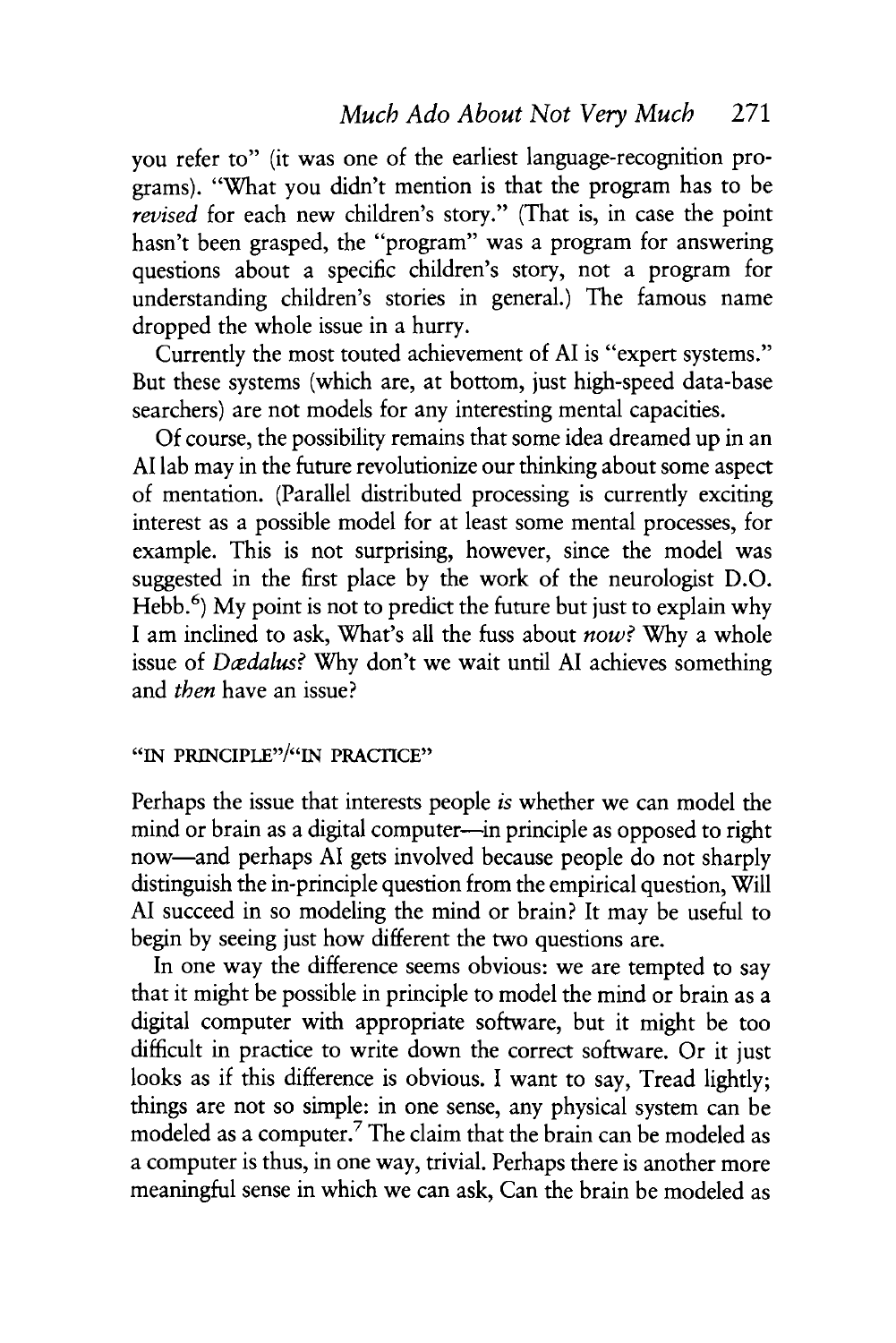a computer? At this point, however, all we can say is that the sense of

But the feeling seems to be that not only is it possible in principle. to model the mind or brain computationally, but there is a very good chance that we will be able to do it in practice, and philosophers (and defectors from AI like Weizenbaum) are seen as reactionaries who might talk us out of even trying something that promises to be a great intellectual and practical success. If this is how one thinks, then the gap between the two questions (and the vagueness of the in-principle question) may not seem very important in practice. Indeed, it may be of strategic benefit to confuse them.

The reasons for expecting us to succeed in practice are not clear to me, however.<sup>8</sup> If we are digital computers programmed by evolution, then it is important to know how to think about evolution. The great evolutionary biologist François Jacob once compared evolution to a tinker.<sup>9</sup> Evolution should not, Jacob wrote, be thought of as a designer who sits down and produces a lovely blueprint and then constructs organisms according to the blueprint. Evolution should rather be thought of as a tinker with a shop full of spare parts, interesting "junk," etc. Every so often the tinker gets an idea: "I wonder if it would work if I tried using this bicycle wheel in that doohickey?" Many of the tinker's bright ideas fail, but every so often doomercy? Thany of the tinker's bright ideas fail, but every so often one works. The result is organisms with many arbitrary features as

well as serendipitous ones.<br>Now, imagine that the tinker becomes a programmer. Still thinking like a tinker, he develops "natural intelligence," not by writing a Grand Program and then building a device to realize it but by introducing one device or programming idea after another. (Religious people often reject such a view, for they feel that if it is right, then our nature and history is all "blind chance," but I have never been able to sympathize with this objection. Providence may work through what Kant called "the cunning of Nature.") The net result could be that natural intelligence is not the expression of some one program but the expression of billions of bits of "tinkering."

Something like this was, indeed, at one time discussed within the AI community itself. This community has wobbled back and forth between looking for a Master Program (ten or fifteen years ago there was a search for something called inductive logic) and accepting the was a search for something called inductive logic) and accepting  $\frac{1}{\sqrt{2}}$ notion that "artificial intelligence is one damned thing after another."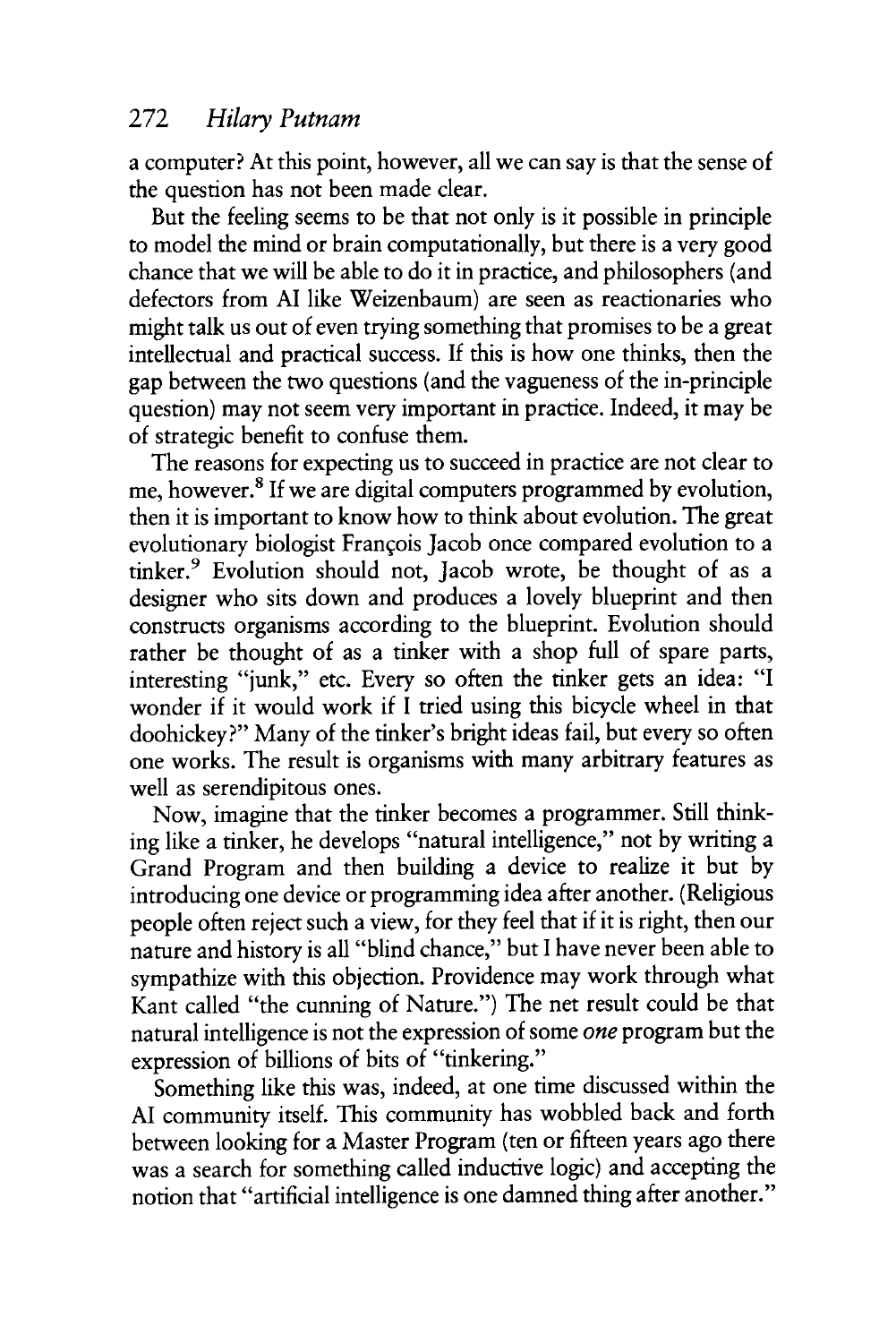My point is that if AI is "one damned thing after another," the number of "damned things" the tinker may have thought of could be astronomical.<sup>10</sup> The upshot is pessimistic indeed: if there is no Master Program, then we may never get very far in terms of simulating human intelligence. (Of course, some areas that are relatively closed—for example, theorem proving in pure mathematics—might be amenable. Oddly enough, theorem proving has always ics? inght be amenable. Oddly enough, theorem proving has always? been a rather underfunded part of AI research.)

#### A MASTER PROGRAM?

But why shouldn't there be a Master Program? In the case of deductive logic, we have discovered a set of rules that satisfactorily formalize valid inference. In the case of inductive logic, we have found no such rules, and it is worthwhile pausing to ask why.

In the first place, it is not clear just how large the scope of inductive logic is supposed to be. Some writers consider the "hypothetico logic is supposed to be. Some writers consider the "hypothetico  $d$  deductive method  $\frac{d}{dt}$  is, the inference from the success of a theory's predictions to the acceptability of the theory---the most<br>important part of inductive logic, while others regard it as already belonging to a different subject. Of course, if by "induction" we mean any method of valid inference that is not deductive, then the scope of the topic "inductive logic" will be enormous.

If the success of a large number (say, a thousand or ten thousand) of predictions that were not themselves consequences of auxiliary hypotheses alone (and that were unlikely in relation to what background knowledge gives us, Karl Popper would add<sup>11</sup>) always confirmed a theory, then at least the hypothetico-deductive inference would be easy to formalize. But problems arise at once. Some theories are accepted when the number of confirmed predictions is still very small. This was the case with the general theory of relativity, for example. To take care of such cases, we postulate that it is not only the number of confirmed predictions that matters but also the elegance or simplicity of the theory in question. Can such quasiaesthetic notions as "elegance" and "simplicity" really be formalized? Formal measures have indeed been proposed, but it cannot be said that they shed any light on real-life scientific inference. Moreover, a confirmed theory sometimes fits badly with background knowledge; confirmed theory sometimes fits badly with background knowledge; in some cases we conclude that the theory cannot be true, while in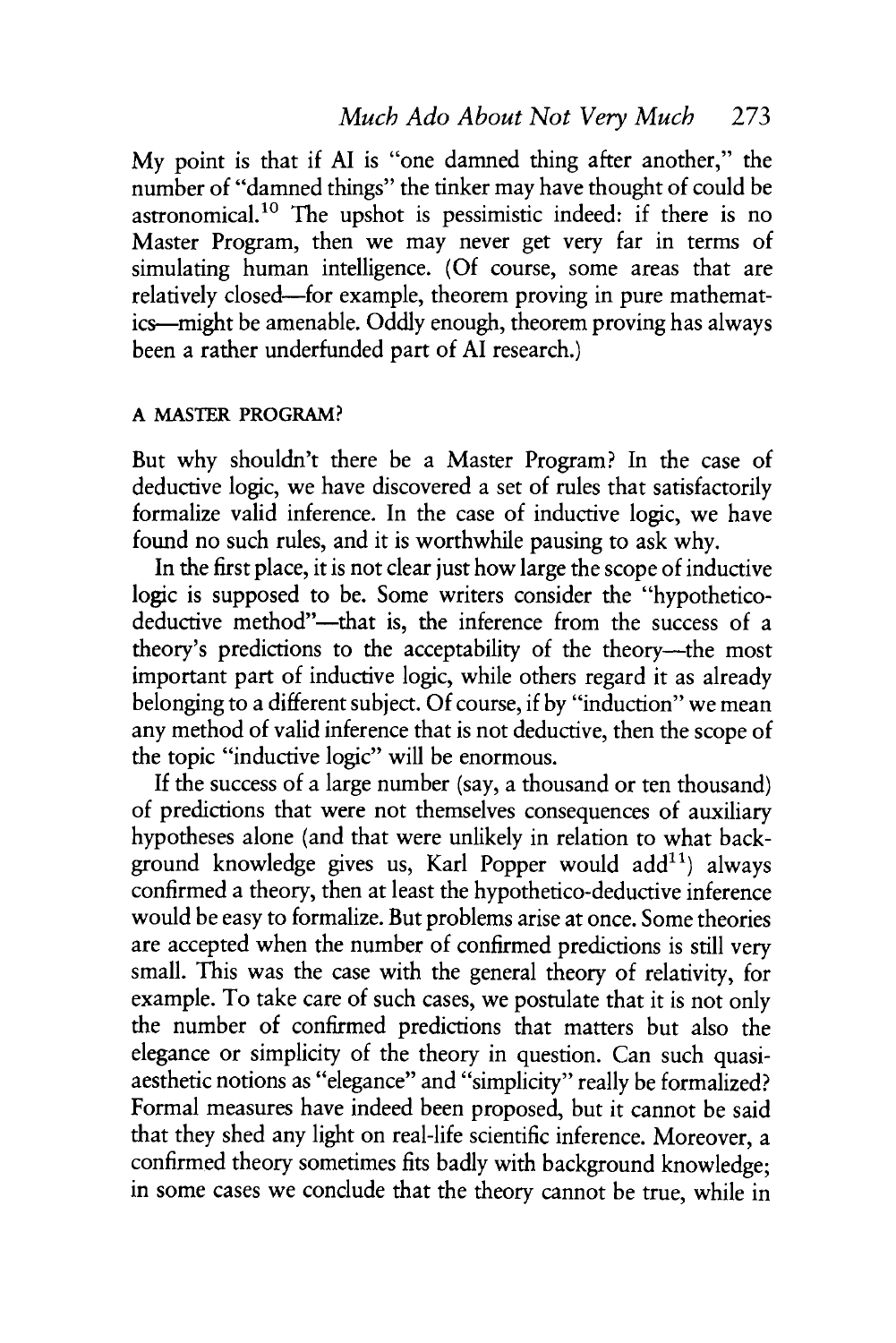others we conclude that the background knowledge should be modified. Again, apart from imprecise talk about simplicity, it is hard to say what determines whether it is better in a particular case to preserve background knowledge or to modify it. And even a theory that leads to a vast number of successful predictions may not be accepted if someone points out that a much simpler theory would lead to those predictions as well.

In view of these difficulties, some students of inductive logic would confine the scope of the subject to simpler inferences, such as the inference from the statistics for a sample drawn from a population to the statistics for the entire population. When the population consists of objects that exist at different times, including future times, the present sample is never going to be a random selection from the whole population, however, so the key case is this: I have a sample that is a random selection from the members of a population who exist now (or worse, from the ones who exist here, on Earth, in the United States, in the particular place where I have been able to gather samples, or wherever). What can I conclude about the properties of samples, or wherever). What can I conclude about the properties of future members of that population (and about the properties of members in other places)?<br>If the sample is a sample of uranium atoms, and the future

members are in the near as opposed to the cosmological future, then we are prepared to believe that the future members will resemble present members, on the average. If the sample is a sample of people, and the future members of the population are not in the very near future, then we are less likely to make this assumption, at least if culturally variable traits are in question. Here we are guided by background knowledge, of course. This sort of example has suggested to some inquirers perhaps all there is to induction is the skillful use of background knowledge—we just "bootstrap" our way from what we know to additional knowledge. But then the cases in which we don't have much background knowledge, as well as the exceptional cases in which what we have to do is precisely question background knowledge, assume great importance; and here, as just background knowledge, assume great importance; and here, as just remarked, no one has much to say beyond vague talk about

simplicity.<br>The problem of induction is not by any means the only problem confronting anyone who seriously intends to simulate human intelconfronting anyone who seriously intends to simulate human in ligence. Induction? indeed, all cognition? presupposes the ability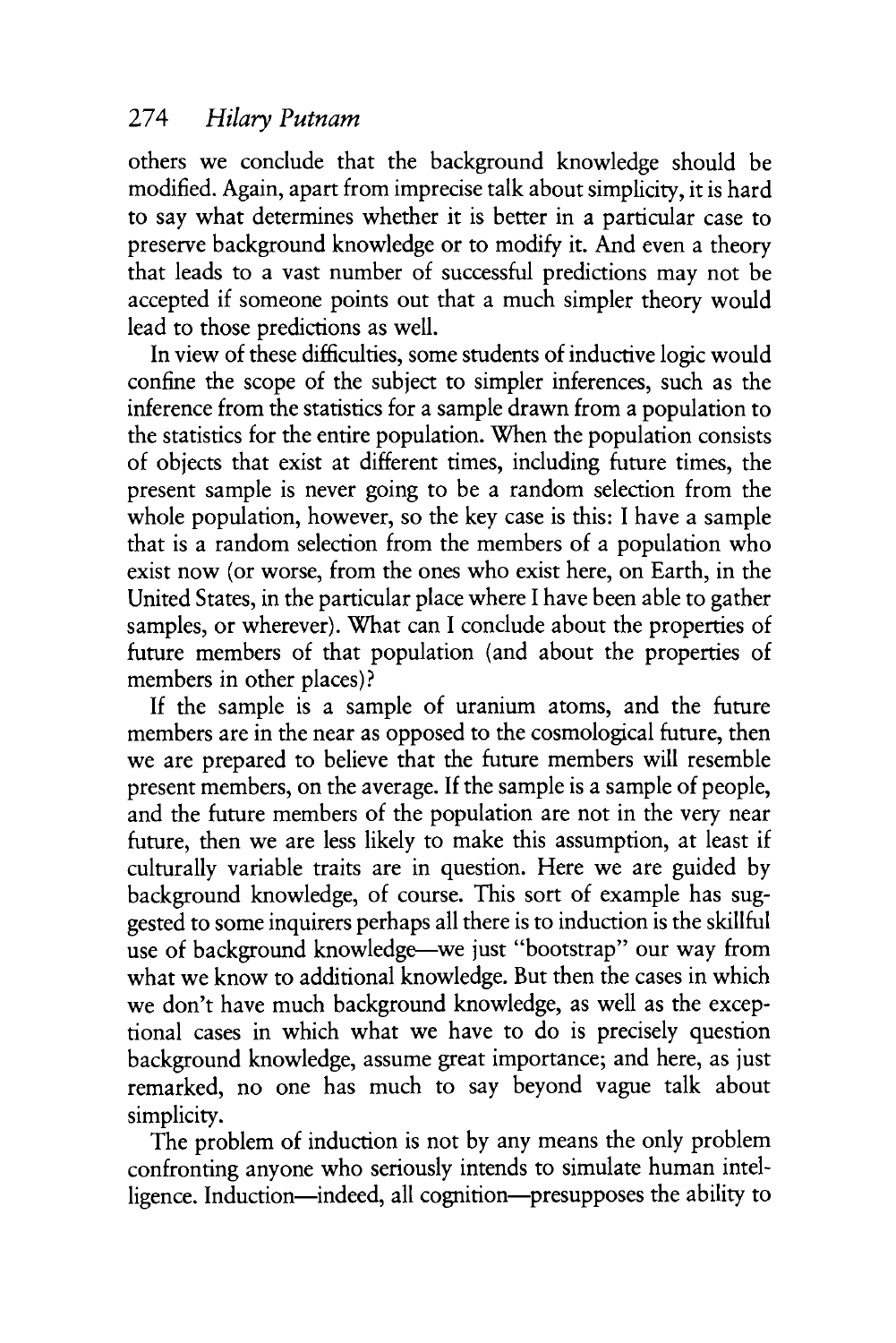recognize similarities among things; but similarities are by no means just constancies of the physical stimulus or patterns in the input to the sense organs. What makes knives similar, for example, is not that they all look alike (they don't), but that they are all manufactured to cut or stab (I neglect such cases as ceremonial knives here, of course). Thus, any system that can recognize knives as relevantly similar must be able to attribute *purposes* to agents. Humans have no difficulty in doing this. But it is not clear that we do this by unaided induction; we may well have a "hard-wired-in" ability to put ourselves in the shoes of other people that enables us to attribute to them any purposes we are capable of attributing to ourselves—an ability that Evolution the Tinker found it convenient to endow us with and one that helps us to know which of the infinitely many possible inductions we might consider is likely to be successful. Again, to recognize that a Chihuahua and a Great Dane are similar in the sense of belonging to the same species requires the ability to realize that, appearances not withstanding,<sup>12</sup> Chihuahuas can impregnate Great Danes and produce fertile offspring. Thinking in terms of potential for mating and for reproduction is natural for us, but it need not be natural for an artificial intelligence—unless we deliberately simulate this human propensity when we construct the artificial intelligence. Such examples can be multiplied indefinitely.

Similarities expressed by adjectives and verbs rather than by nouns can be even more complex. A nonhuman intelligence might know what "white" is on a color chart, for example, without being able to see why pinkish gray humans are called white, and it might know what it is to open a door without being able to understand why we speak of opening a border or opening trade. There are many words (as Ludwig Wittgenstein pointed out<sup>13</sup>) that apply to things that have only a "family resemblance" to one another; there need not be one thing all  $x$ 's have in common. For example, we speak of the Canaanite tribal chiefs of the Old Testament as kings although their kingdoms were probably little more than villages, and we speak of George VI as a king, though he did not literally rule England; we even say that in some cases in history, kingship has not been hereditary. Similarly (in Wittgenstein's example), there is no property all games  $\frac{1}{1}$  with  $\frac{1}{1}$  is  $\frac{1}{1}$  in  $\frac{1}{1}$  is no property all games have in common that distinguishes them from all the activities are not games.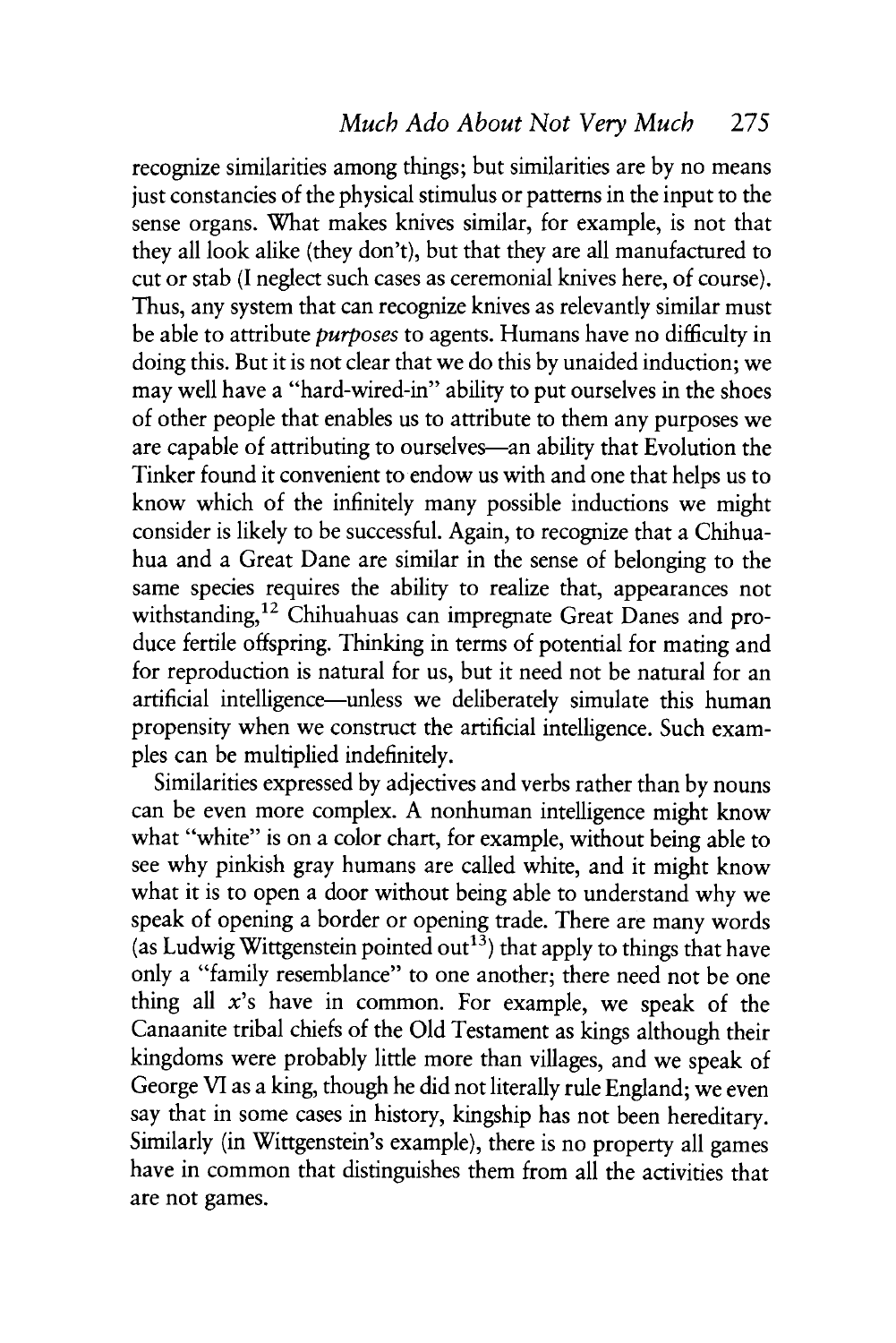The notional task of artificial intelligence is to simulate intelligence, not to duplicate it. So perhaps one might finesse the problems just mentioned by constructing a system that reasoned in an ideal language<sup>14</sup>—one in which words did not change their extensions in a context-dependent way (a sheet of typing paper might be "white," and a human being might be "white," in such a language, where "white<sub>1</sub>" is color-chart white and "white<sub>2</sub>" is pinkish gray). Perhaps all family-resemblance words would have to be barred from such a all family-resemblance words would have to be barred from such a language. (How much of a vocabulary would be left.) But my list of difficulties is not yet finished.<br>Because the project of symbolic inductive logic appeared to run out

of steam after Rudolf Carnap, the thinking among philosophers of science has, as I reported, run in the direction of talking about bootstrapping methods—methods that attribute a great deal to background knowledge. It is instructive to see why philosophers have taken this approach and also to realize how unsatisfactory it is if our aim is to simulate intelligence rather than to describe it.

One huge problem might be described as the existence of conflicting inductions. Here's an example from Nelson Goodman: as far as we know, no one who has ever entered Emerson Hall at Harvard University has been able to speak Inuit (Eskimo). This statement suggests the induction that if any person enters Emerson Hall, then he or she does not speak Inuit.<sup>15</sup> Let Ukuk be an Eskimo in Alaska who speaks Inuit. Shall I predict that if Ukuk enters Emerson Hall, Ukuk speaks Inuit. Shall I predict that if Ukak enters Emerson Hall, Ukuk enters will no longer be able to speak Inuit? Obviously not, but what is

wrong with this induction. Goodman answers that what is wrong with the inference is that it conflicts with the "better entrenched," inductively supported law that people do not lose their ability to speak a language upon entering a new place. But how am I supposed to know that this law does have more confirming instances than the regularity that no one who enters Emerson Hall speaks Inuit? Through background knowledge again?

As a matter of fact, I don't believe that as a child I had any idea how often either of the conflicting regularities in the example (conflicting in that one of them must fail if Ukuk enters Emerson (Hall) had been confirmed, but I would still have known enough not to make the silly induction that Ukuk would stop being able to speak Inuit if he entered a building (or a country) where no one had spoken Inuit if he entered a building (or a country) where no one had spoken Inuit. Again, it is not clear that the knowledge that one doesn't lose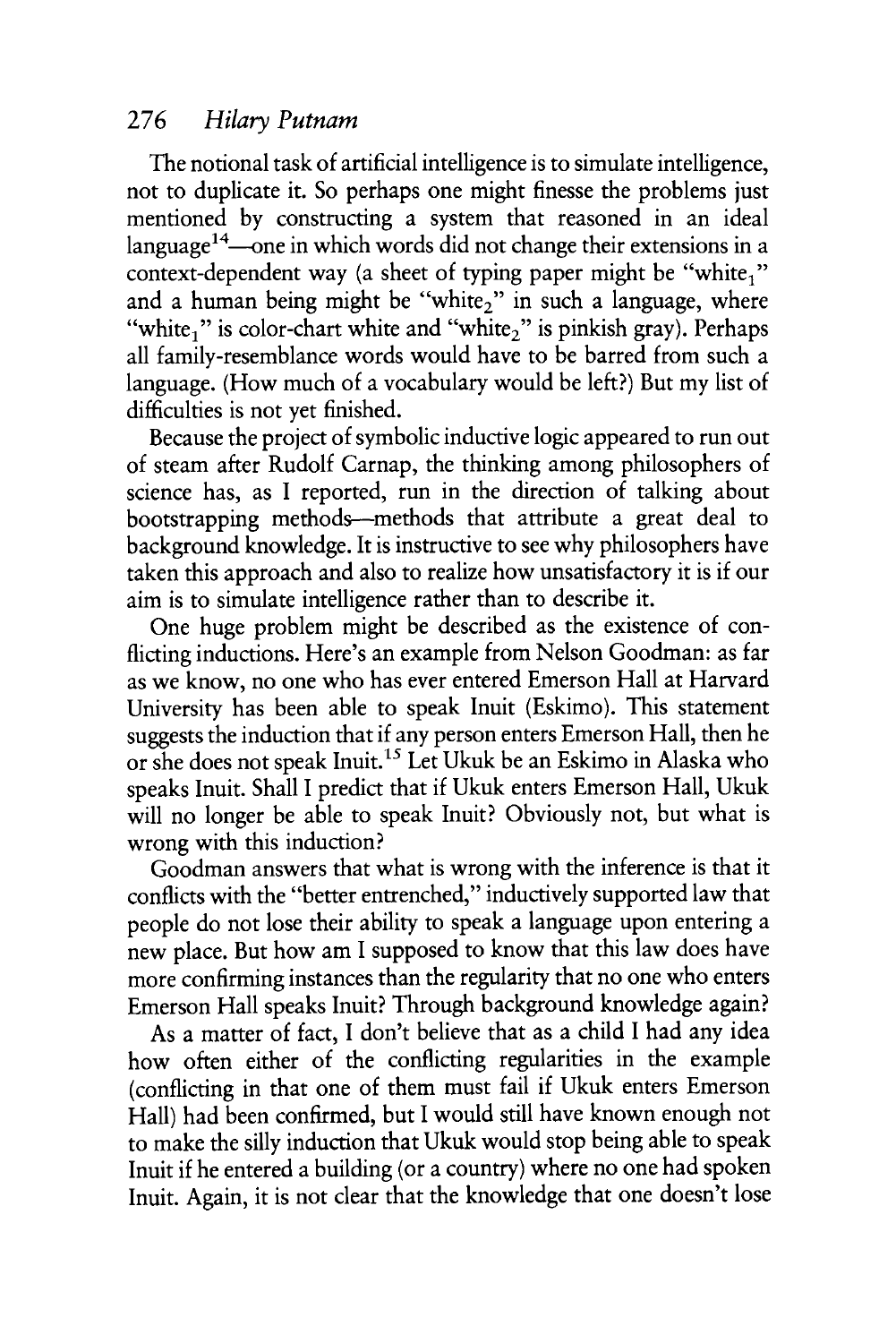a language just like that is really the product of induction; perhaps<br>this is something we have an innate propensity to believe. The this is something we have an innate propensity to believe. The question that won't go away is how much what we can intelligence presupposes the rest of human nature.<br>Moreover, if what matters really is "entrenchment" (that is, the

number and variety of confirming instances), and if the information that the universal statement "One doesn't lose one's ability to speak a language upon entering a new place" is better entrenched than the universal statement "No one who enters Emerson Hall speaks Inuit" is part of my background knowledge, it isn't clear how that information got there. Perhaps the information is implicit in the way people speak about linguistic abilities; but then one is faced with the people speak about linguistic abilities; but then one is faced with the question of how one decodes the implicit information conveyed by the utterances one hears.<br>The problem of conflicting inductions is ubiquitous even if one

restricts attention to the simplest inductive inferences. If the solution is really just to give the system more background knowledge, then what are the implications for artificial intelligence?

It is not easy to say, because artificial intelligence as we know it doesn't really try to simulate intelligence at all. Simulating intelligence is only its notional activity; its real activity is writing clever programs for a variety of tasks. But if artificial intelligence existed as a real, rather than notional, research activity, there would be two alternative rather than notional, research activity, there would be two alternative strategies its practitioners could follow when faced with the problem of background knowledge:

1. They could accept the view of the philosophers of science I have described and simply try to program into a machine all the information a sophisticated human inductive judge has (including implicit information). At the least, this would require generations of researchers to formalize the information (probably it could not be done at all, because of the sheer quantity of information involved), and it is not clear that the result would be more than a gigantic expert system. No one would find this very exciting, and such an "intelligence" would in all likelihood be dreadfully unimaginative, unable to realize that in all likelihood be dreadfully unimaginative, unable to realize that in many cases it is precisely background knowledge that needs to be

given up.<br>2. Al's practitioners could undertake the more exciting and ambi- $\omega$ , and practitioners could undertake the more excluding and an tious task of constructing a device that could learn the background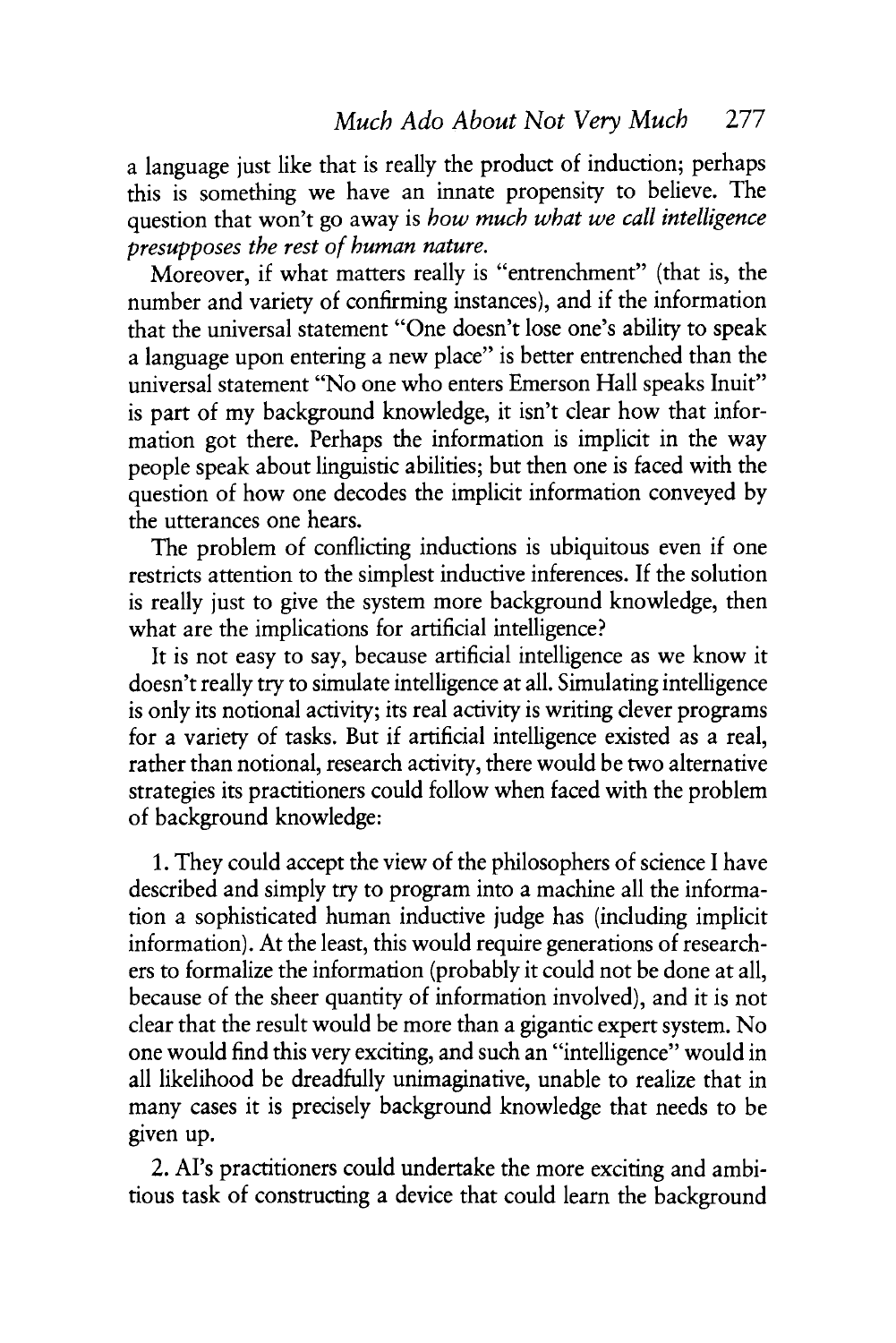knowledge by interacting with human beings, as a child learns a comes with learning a language by growing up in a human community. comes with learning a language by growing up in a human community.

#### THE NATURAL-LANGUAGE PROBLEM

The second alternative is certainly the project that deserves the name<br>"artificial intelligence." But consider the problems: to figure out what is the information implicit in the things people say, the machine must simulate understanding a human language. Thus, the idea of sticking to an artificial ideal language and ignoring the complexities of natural language has to be abandoned if this strategy is adopted—abandoned because the cost is too high. Too much of the information the machine would need is retrievable only via natural-language processing.

But the natural-language problem presents many of the same difficulties all over again. Chomsky and his school believe that a "template" for natural language, including the "semantic," or conceptual, aspects, is innate—hard-wired-in by Evolution the Tinker.<sup>16</sup> Although this view is taken to extremes by Jerry Fodor, who holds that there is an innate language of thought with primitives adequate for the expression of all concepts that humans are able to learn to  $\frac{1}{2}$  express in a natural language,  $\frac{1}{2}$  Chomsky himself has hesitated to go this far. What Chomsky seems committed to is the existence of a large number of innate conceptual abilities that give us a propensity to form certain concepts and not others. (In conversation, he has suggested that the difference between postulating innate concepts and postulating innate abilities is not important if the postulated abilities are sufficiently structured.) At the opposite extreme there is the view of classical behaviorism, which explains language learning as a special case of the application of general rules for acquiring "habits"—that is, as just one more bundle of inductions. (An in-between position is, of course, possible: Why should language learning not depend partly on special-purpose heuristics and partly on general learning strategies, both developed by evolution?)

Consider the view that language learning is not really learning but rather the maturation of an innate ability in a particular environment (somewhat like the acquisition of a birdcall by the young of a species of bird that has to hear the call from adult birds of the species to of bird that has to hear the call from adult birds of the species to acquire it but that also has an innate propensity to acquire that sort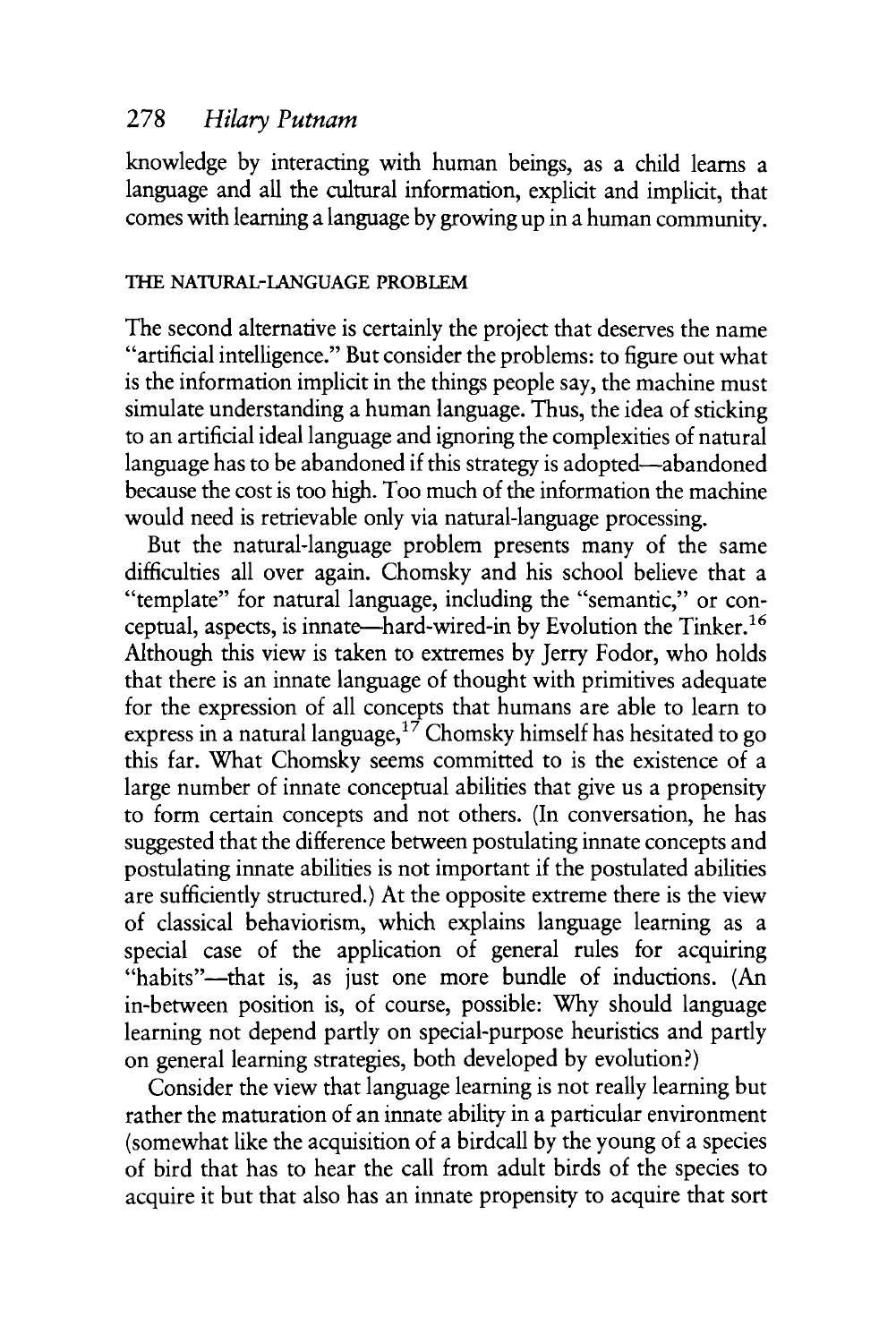of call). In its extreme form, this view leads to pessimism about the simulated on a computer. This is why Chomsky is pessimistic about projects for natural-language computer processing, although he shares the computer model of the mind, or at least of the "language" organ," with AI researchers. Notice that this pessimistic view about language learning parallels the pessimistic view that induction is not a single ability but rather a manifestation of a complex human nature whose computer simulation would require a vast system of subroutines—so vast that generations of researchers would be required to formalize even a small part of the system.

Similarly, the optimistic view that there is an algorithm of manageable size for inductive logic is paralleled by the optimistic view of language learning. This is the idea that there is a more or less topic-neutral heuristic for learning and that this heuristic suffices (without the aid of an unmanageably large stock of hard-wired-in background knowledge or topic-specific conceptual abilities) for learning one's natural language as well as for making inductive inferences. Perhaps the optimistic view is right, but I do not see anvone on the scene, in either artificial intelligence or inductive logic, who has any interesting ideas about how the topic-neutral learning strategy works. When someone does appear with such an idea, that strategy works. When someone does appear with such an idea, that will be the time for Dictations to publish an issue on  $\overline{\text{A}}$ .

#### **ENDNOTES**

- <sup>1</sup> Noam Chomsky, *Modular Approaches to the Study of the Mind* (San Diego, Calif.: San Diego State University Press, 1983). San Diego State University Press, 1983).
- $\sum_{i=1}^n$  is well described in Justin Webb's Mechanism, Mentalism, and Metam matics (Dordrecht: Reidel, 1980).<br><sup>3</sup>The Gödel-Herbrand conception of recursiveness was further developed by Ste-
- phen Kleene, Alonzo Church, Emil Post, and Alan Turing. The identification of recursiveness with effective computability was suggested (albeit obliquely) by Kurt Gödel in "On Formally Undecidable Propositions of Principia Mathematica and Related Systems I." The German original of this was published in the Monatshefte für Mathematik und Physik 38 (1931):173-98; the English translation is in The Undecidable: Basic Papers on Undecidable Propositions, Undecidable Problems, and Computable Functions, ed. Martin Davis (Hewlett, N.Y.: cidable Problems, and Computable Functions, ed. Martin Davis (Hewlett, N.Y.: 1999) Raven Press, 1965), 5-38. The idea was the men explicitly put forward by Church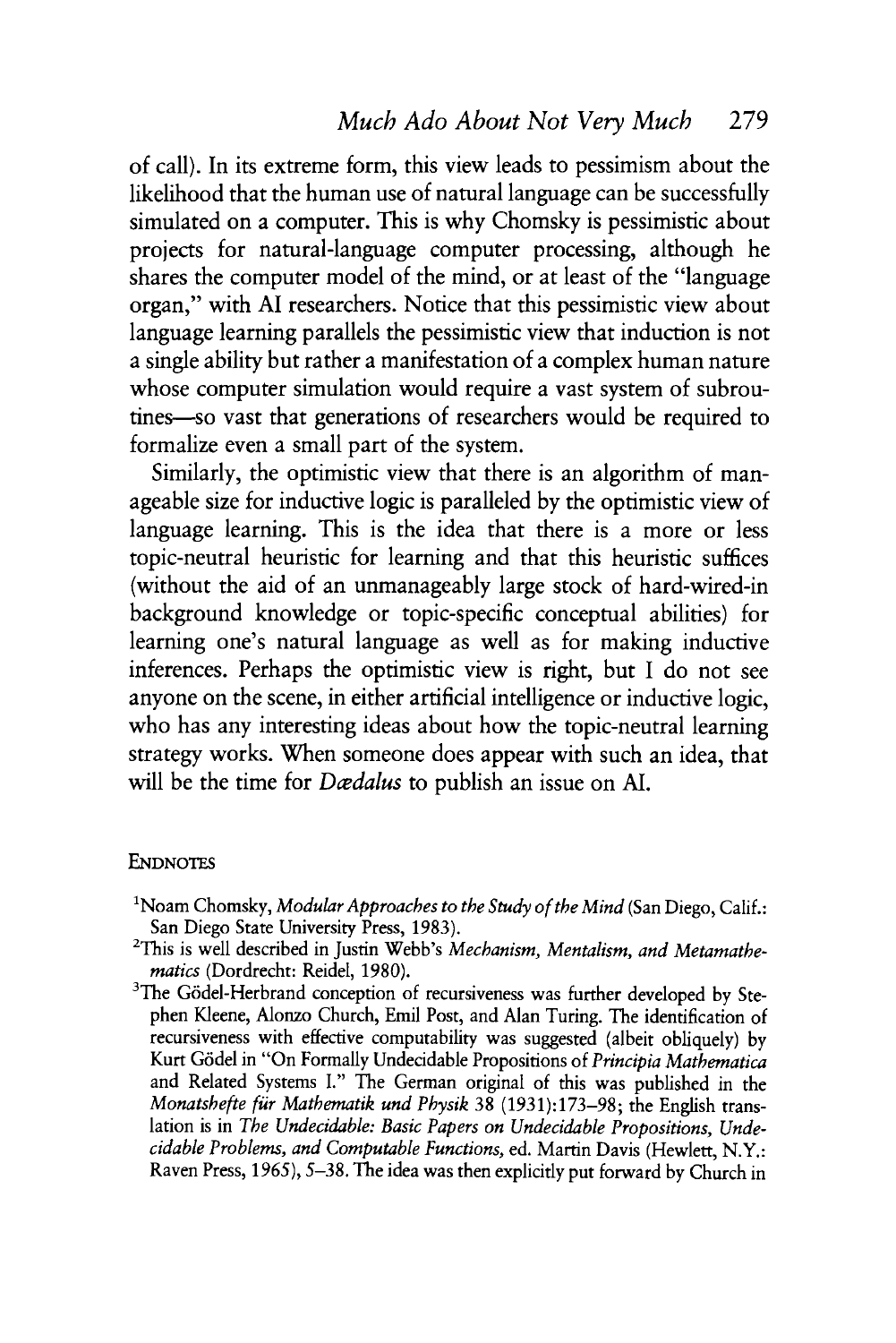his classic paper on the undecidability of arithmetic, "A Note on the Entschei-<br>dungsproblem," *Journal of Symbolic Logic* 1 (1) (March 1936):40–41: correcdungsproblem," Journal of Symbolic 100, sensitive Logic II,  $\frac{1}{2}$ ,  $\frac{1}{2}$ ,  $\frac{1}{2}$ ,  $\frac{1}{2}$ ,  $\frac{1}{2}$  tion, ibid. (3) (September 1936): 101-102; reprinted in Davis, The Undecidable, 110–15.<br><sup>4</sup>Alan Turing and Michael Woodger, *The Automatic Computing Machine: Papers* 

- by Alan Turing and Michael Woodger (Cambridge: MIT Press, 1985).
- ${}^{5}$ Joseph Weizenbaum, Computer Power and Human Reason: From Judgment to Calculation (San Francisco: Freeman, 1976).
- <sup>6</sup>See David E. Rummelhart and James L. McClelland and the PDP Research Group, eds., Parallel Distributed Processing: Explorations in the Microstructure of Cognition, vols. 1 and 2 (Cambridge: MIT Press, 1986); and D. O. Hebb, Essay on Mind (Hillsdale, N.J.: Lawrence Erlbaum Associates, 1980).
- $\gamma$ More precisely, if we are interested in the behavior of a physical system that is finite in space and time and we wish to predict that behavior only up to some specified level of accuracy, then (assuming that the laws of motion are themselves continuous functions) it is trivial to show that a step function will give the prediction to the specified level of accuracy. If the possible values of the boundary parameters are restricted to a finite range, then a finite set of such step functions will give the behavior of the system under all possible conditions in the specified range to within the desired accuracy. But if that is the case, the behavior of the range to within the desired accuracy. But if that is the case, the behavior system is described by a recursive function and hence the system can be simulated by an automaton.<br><sup>8</sup>In his reply to this paper (in this very issue), Daniel Dennett accuses me of offering
- an "a priori" argument that success is impossible. I have not changed the text of the paper at all in the light of his reply, and I invite the reader to observe that no such "a priori proof of impossibility" claim is advanced by me here or elsewhere! Although Dennett says that he is going to explain what AI has taught us about the mind, what he in fact does is to repeat the insults that AI researchers hurl at philosophers ("We are experimenters, and you are armchair thinkers!"). On other percessions, when Dennett is not talking like a spokesman for AI but doing what he does best, which is philosophy, he is, of course, well aware that I and, for that matter, other philosophers he respects are by no means engaged in a priori reasoning, and that the fact that we do not perform "experiments" does not mean reasoning, and that the fact that we do not perform "experiments" does not mean  $\frac{1}{2}$  he is? in this case is the is? In this case in this above the real world in the light
- of the best knowledge available.<br><sup>9</sup>François Jacob, "Evolution and Tinkering," *Science* 196 (1977):1161–66.
- <sup>10</sup>That the number of times our design has been modified by evolution may be astronomical does not mean that the successful modifications are not (partially) hierarchically organized, nor does it mean that there are not a great many principles that explain the functioning together of the various components. To principles that  $e_n$  is the various that explanate  $\alpha$  of  $\Lambda$  to  $\alpha$  (the mind  $\alpha$  chaoe  $\alpha$ ,  $\alpha$ ,  $\overline{\Lambda}$ describe the alternative to the success of  $\overline{\text{A1}}$  as "the mind as chaos," as Denne does, is nonsense. If it turns out that the mind is chaos when modeled as a computer, that will only show that the computer formalism is not a perspicuous formalism for describing the brain, not that the brain is chaos.
- $11$ Karl Popper, The Logic of Scientific Discovery (London: Hutchinson, 1959).
- <sup>12</sup>Note that if we had only appearances to go by, it would be quite natural to regard Great Danes and Chihuahuas as animals of different species!
- Great Danes and Chimuahuas as animals of different species. 13See Ludwig Wittgenstein, Philosophical Investigations (Oxford: Basil Blackwell, 1958), sec. 66-71.